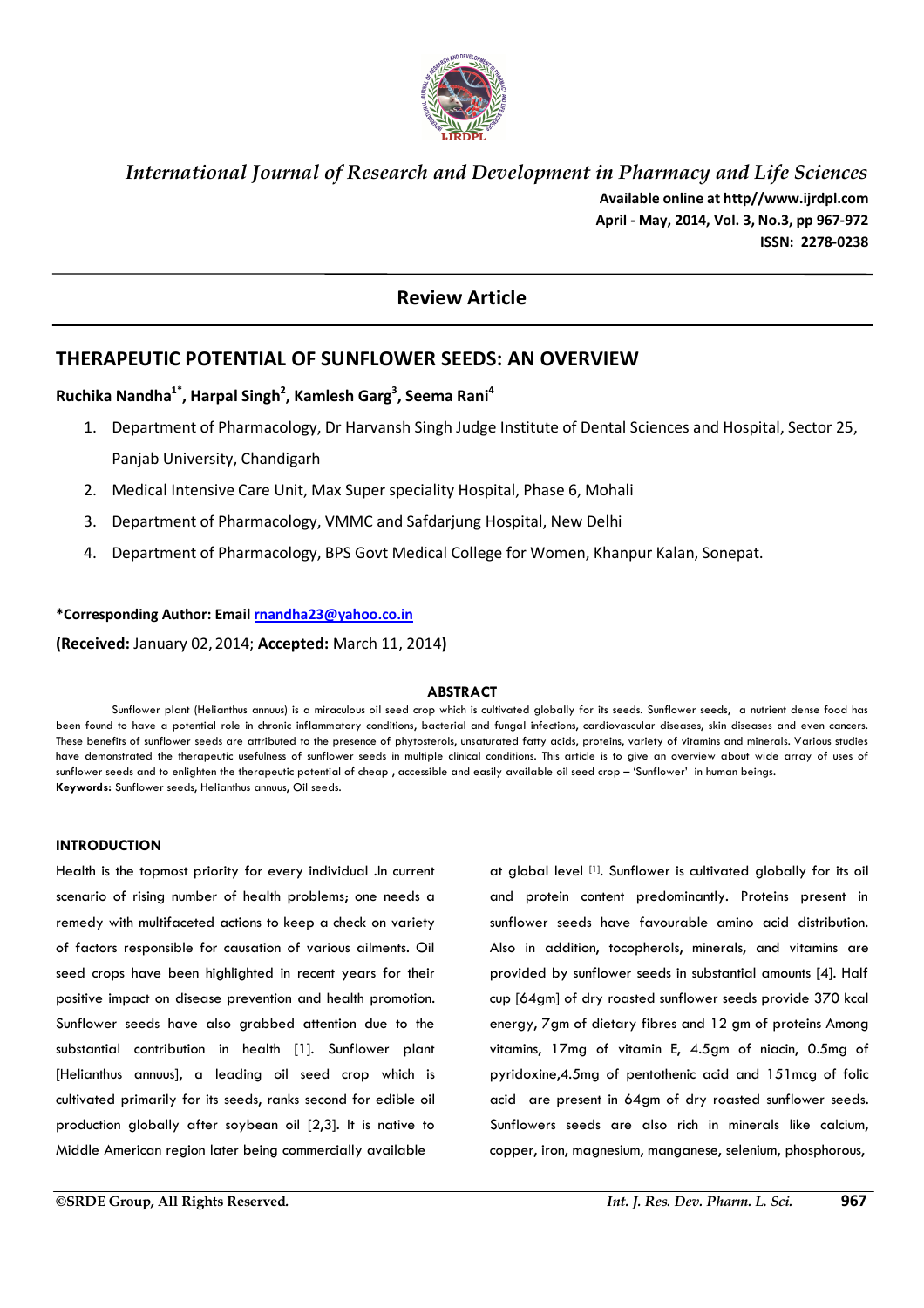potassium, sodium and zinc. 128 gm of sunflower seeds contains 89.6 mg calcium, 4.9 mg iron, 165 mg magnesium, 1478 mg phosphorus, 1088 mg potassium, 3.8 mg sodium, 6.8mg zinc, 2.3 mg copper, 2.7 manganese mg and 102 mcg selenium as given by USDA (2008).[1, 5].

# **Role of important constituents**

Sunflower oil is high in oleic acid (C18:1) and linoleic acid(C18:1) .These fatty acids reduces the LDL cholesterol and total cholesterol decreasing the chances of coronary artery disease.[6] Phytosterols have been found in high amounts[270-289mg/100gm] in sunflower seeds which are efficient in reducing cholesterol ,increasing immunity and reducing the risk of colon cancer [7].

Sunflower oil is an excellent source of vitamin E /tocopherol which neutralizes free radicals, scavenge them and prevent oxidative damage to cellular and molecular components exhibiting anti inflammatory, cardio protective and anti tumour action. Due to anti inflammatory action of tocopherols, sunflower seeds seem to have a promising role to play in chronic inflammatory conditions like bronchial asthma ,osteoarthritis and rheumatoid arthritis. Also important impact of vitamin E on cardiovascular system makes sunflower seed oil beneficial in reducing atherosclerosis and hence complications like coronary artery disease and stroke [8,9].

Sunflower seeds possess antioxidant value 0.153, antioxidant activity 72.9, oxidation rate ratio 0.271 and antioxidant activity coefficient 279.7 which has no statistically significant correlation with total phenolic extracts [10].

Magnesium is important for maintanence of nerve and muscle tone in body .Sunflower seeds contain substantial amounts of magnesium hence predicting their potential usefulness in bronchial asthma, muscle cramps, hypertension, and migraine. Selenium, an another important constituents of sunflower seed is incorporated at the active site of many proteins, including glutathione peroxidise [antioxidant enzyme] .Due to its antioxidant action ,it has been found to decrease the risk of prostate cancer[11].

Sunflower seeds provide a rather significant source of zinc, a mineral which helps boost the immune system. Folate in sunflower seeds facilitates the formation of RNA, DNA and haemoglobin. Tryptophan and choline present in sunflower seeds is useful in reducing stress, anxiety and depression and memory enhancement [5].Sunflower seeds because of being low in sodium and saturated fats and high in magnesium, potassium and fibre are included by the U.S. National Heart, Lung and Blood Institute in DASH eating plan [12].

Due to presence of wide variety of nutritional components, Sunflower seeds possess wide therapeutic dimensions with multifaceted actions. This article is to give an overview about wide array of uses of sunflower seeds as anti inflammatory, anti bacterial, antifungal, anticancer, cardio protective and dermoprotective in human beings and to enlighten the therapeutic potential of the cheap and easily available seed crop-Sunflower.

### **Anti bacterial activity**

Antibacterial efficacy of sunflower seeds has been highlighted in clinical studies .One study was conducted in Egypt on preterm infants <34 weeks gestational age where topical application of sunflower seed oil 3 times daily ( $n =$ 51) resulted in a significant improvement in skin condition (P = 0.037) and a highly significant reduction in the incidence of nosocomial infections ( $P = 0.007$ ) compared with infants not receiving topical prophylaxis ( $n = 52$ ) .No adverse events was reported as a result of topical therapy[13].

Another animal study witnessed significant antimicrobial activity, anti-inflammatory and wound-healing properties for Bioperoxoil [ozonised sunflower oil] as compared to other commercially available antimicrobial agents. Bioperoxoil, was tested for its antimicrobial activity against Staphylococcus aureus, Pseudomonas aeroginosa, Candida albicans, Staphylococcus typhimurium and Escherichia coli in vitro, together with its healing potential against Staphylococcus aureus in vivo. Healing experiments were carried through topical application of 3.5 mg/ml of the ozonised oil up to the 7th day after inoculation with S. Aureus on Wistar rat. Bioperoxoil showed anti-inflammatory effects against all strains tested; with MIC values ranging from 2.0 to 3.5 mg/ml. Protective effects on skin connective tissue and enhanced wound healing were also observed during the treatment, as compared to neomycin [14].

# **Antifungal activity**

Another ozonised sunflower oil, Oleozon, twice a day for 6 weeks , has been found to be safe, efficacious and cost effective alternative to ketoconazole for tenia pedis infection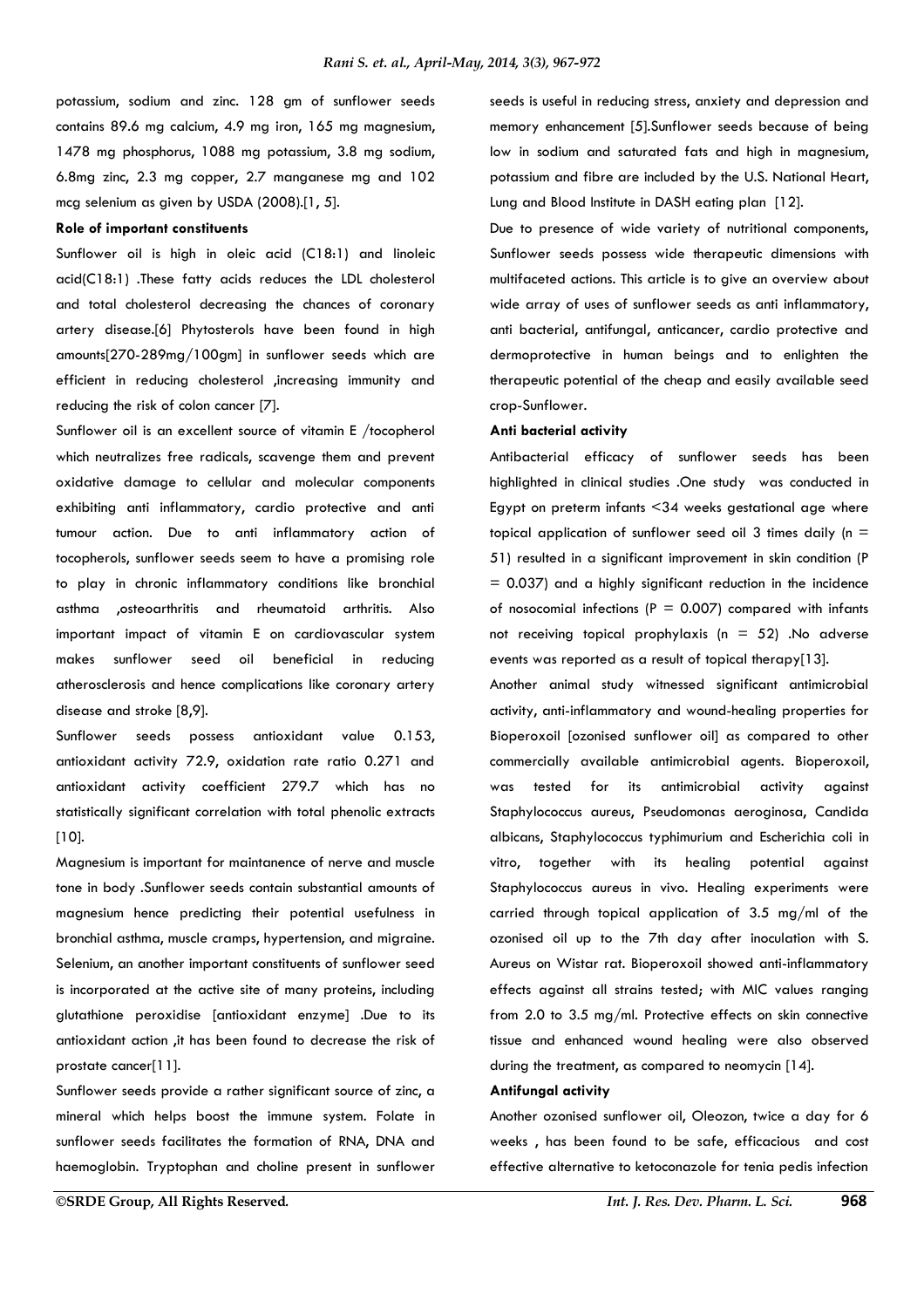in a controlled randomized phase III trial in 200 patients .Comparison between topical Oleozon with Ketoconazole cream recorded no statistical difference in clinical and mycological cure as demonstrated in 75% and 81% for Oleozon and ketoconazole patients respectively and no recurrence was observed when patients were evaluated 6 months after the end of the treatment in the Oleozon group[15].

Sunflower not only possess antifungal activity but Sunflower oil cake meal has also been found to be a useful substitute of full value for soybean meal and corn-steep liquor in the fermentation media for production of antifungal antibiotics such as levorin, mycoheptin, amphotericin. The studies showed that replacement of soybean meal by sunflower oil cake meal with simultaneous increasing of the amount of carbohydrates in the medium increased the levorin levels by 60-70 per cent as compared to the conventional media. When soybean meal and corn-steep liquor were simultaneously replaced by sunflower oil cake meal in amounts of 3-4 per cent , the levels of mycoheptin in the fermentation broth increased by 30--65 per cent respectively. Replacement of soybean meal and corn-steep liquor by 3 per cent of sunflower oil cake meal in the medium increased the amphotericin levels by 27 percent as compared to the control [16].

## **Anti-inflammatory activity**

Anti inflammatory action with Sunflower oil has been reported in a rat study where indomethacin given with sunflower reduced paw edema induced by carrageenan by 79.5%, where as individually indomethacin and diclofenac reduced paw edema by 56.2% and 50.7%, respectively without producing statistically significant gastric damage in rats when compared with untreated rats (P>0.05). However, indomethacin caused statistically significant gastric lesions as compared with untreated rats (P<0.05). Moreover, it was also found to improve the levels of antioxidant defence systems in rat stomach tissues against oxidative damage [17].

Triterpene glycosides, helianthosides 1 (1), 2 (2), 3 (3), 4 (4) ,5 (5), and B (6) isolated from sunflower petals were found to possess significant inhibitory activity [InhR (inhibitory ratio) 1.0 mg/ ear] with percentage Inh R 71,77,73,75,63 and 80 respectively, against 12- O-tetradecanoylphorbol-13acetate (TPA)-induced inflammation (1.7 nmol/ear) in mice .All of the triterpene glycosides tested showed potent inhibitory effects, with ID50 (50% inhibitory dose) values of 65-262 nmol/ ear which was more than indomethacin (ID50 - 838 nmol/ear)and same as that of hydrocortisone (ID50 - 83 nmol/ear) [18].

#### **Anticancer activity**

Sunflower seeds are rich source of phytoesterol which may serve as a preventive measure for breast cancer. It has been observed that beta-Sitosterol, most abundant phytosterol inhibits the growth of several specific types of tumour cells in vitro and decreases the size and the extent of tumour metastases in vivo too [19]. A study reported reduced postmenopausal breast cancer risk associated with increased consumption of sunflower and pumpkin seeds compared to no consumption  $[OR = 0.66, 95\% \text{ CI} = 0.77-0.97,][20]$ . Chemoprotective potential of sunflower seed oil has also been reported in the mouse skin tumour model where 40% protection was demonstrated with sunflower oil [21].

### **Cardioprotection**

Sunflower seeds oil [rich in oleic and linoleic acid] also demonstrated cardioprotective effect reported by reduction in occurrence of life-threatening arrhythmias in an animal study. Addition of 12% sunflower seed oil in rat food pellet for 4 weeks, decreased the incidence of reperfusion-induced ventricular fibrillation both after 6 min (2/15 vs. 7/11) and 12 min  $(0/11$  vs.  $2/8$ ) of myocardial ischemia and the incidence of other arrhythmias was also decreased. The number of animals developing no arrhythmias during reperfusion was increased (8/15 after 6 min of ischemia,  $4/11$  after 12 min of ischemia vs.  $0/11$  and  $0/8$  in controls, respectively)[22].

#### **Dermoprotection**

Sunflower seed oil provides an extra option in treatment of atopic dermatitis where therapeutic agents which increase relipidization and inhibit inflammation are conventionally used [23]. In vitro and in animal studies data demonstrated role of sunflower oleodistillate (SOD) in atopic dermatitis due to enhancement of epidermal lipid synthesis and reduction of inflammation .In vitro mechanism attributed to activation of peroxisome proliferative-activated receptor-alpha (PPARalpha) which stimulates keratinocyte differentiation, improve barrier function, and enhance lipid metabolism in the skin.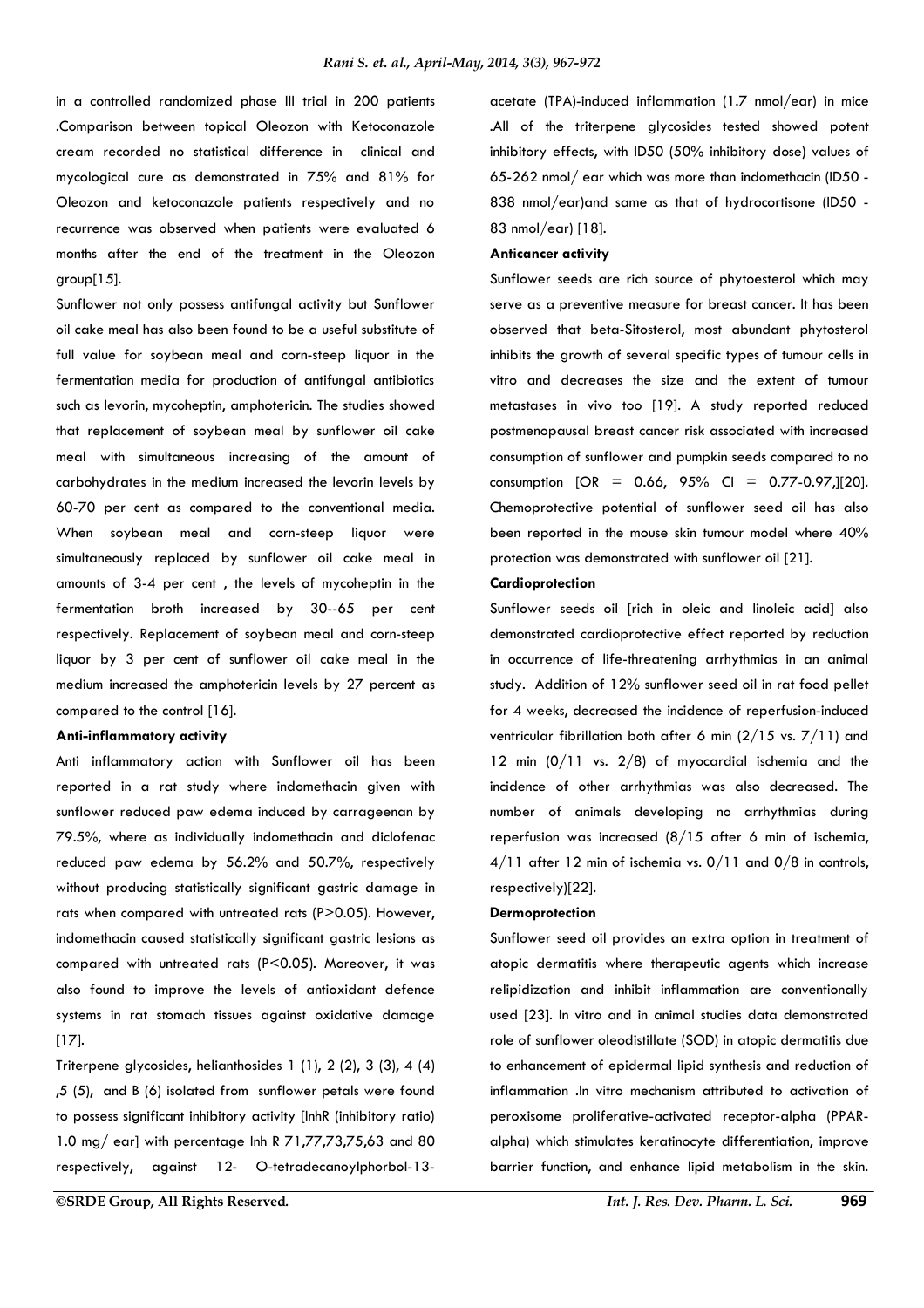2% SOD was found to possess a strong steroid-sparing effect and a positive effect on quality-of-life parameters [24].

Sunflower seed oil has been studied for its protective effect on biophysical properties of skin in humans .19 adult volunteers with and without a history of atopic dermatitis were recruited into two randomized forearm-controlled mechanistic studies. Olive oil [6 drops] was applied to first cohort twice daily for 5 weeks whereas to second cohort was applied six drops of olive oil to one forearm and six drops of sunflower seed oil to the other twice daily for 4 weeks. Topical application of olive oil led to significant decrease in stratum corneum integrity and induction of mild erythema in volunteers. In contrast Sunflower seed oil preserved stratum corneum integrity, did not cause erythema, and improved hydration in the same volunteers [25]. Not only efficacious, but topical sunflower oil therapy is highly cost-effective in reducing deaths from infection among the preterm neonates [26].

Another animal study, 18 normal dogs were given supplementation of flax seeds and sunflower seeds.1-month supplementation with either reported temporary improvement in skin and hair coat [using a numeric scoring system and serum PUFA concentrations [27].

# **Hybrid varieties of sunflower**

Genetics has led to the production of hybrid sunflower able to generate different oil profiles in terms of fatty acid composition and tocopherol type and amount. Hybrids seem to improve human nutrition. Standard sunflower oil is rich in linoleic acid but the hybrids generated by induced mutations provide better genotypes which are rich in oleic acid, palmitic and stearic acid [4].

Novel recombinant line of sunflower lines; CAS 29, CAS -30, CAS 15, CAS-33, CAS-19 and CAS -20 have been generated by crossing high stearic acid lines between themselves or by crossing them with standard and high-oleic sunflower lines. The stearic acid contents of lines CAS -29/ CAS -30, CAS- 15, CAS-33, CAS-19 and CAS -20 as estimated are 34.5%,24.9%,17.4%,10% and 21.5%, respectively[28].

Among all tocopherols, standard sunflower oil has predominantly alpha one tocopherol where as hybrids generated by induced mutations are rich in beta, gamma, and delta tocopherols [29]. Alpha-tocopherol may significantly reduce the risk of developing bladder cancer where as gamma tocopherol may help protect against colon and prostate cancers [30,31]. Hybrids are also physically better than the standards in being more stable to heat and oxidation too [4].

### **Allergy**

Strong hypersensitivity has been observed with sunflower seeds [32]. High prevalence of Helianthus pollen in the atmosphere during harvesting has considered as an allergenic source [33]. Sensitization has been probably through inhalant route when using these seeds to feed birds [34]. Just keeping cage birds fed on sunflower oil seeds can cause sensitization as shown in a report [n=4 where 3 of the participants developed anaphylaxis and one chronic bronchial asthma predicting the route of sensitization being inhalation of airborne sunflower seed allergens[35].

In a study done on sunflower processing factory workers, very high rate (23.5%) of sensitization to sunflower was recorded in the study group compared to subjects who were not exposed to sunflower pollen in the workplace. The study group had a higher rate of allergic rhinitis and conjunctivitis (P<0.05) where as no difference was observed in asthmatic symptoms and allergic skin diseases [36]. Allerginicity to sunflower seeds does not confer sensitization to sunflower oil as observed in a study where Sunflower oil ingestion in the patients who were highly sensitive to the parent material proved safe [37].

In conclusion , use of sunflower seeds in our day today life can provide us much of the recommended level of phenolic anti-oxidants, minerals, vitamins, and proteins .Sunflower seeds are cheap, easily available, accessible and intensely nutritious food which possess promising role in variety of infections, inflammations, cancers and cardiac diseases . Multidimensional role of miraculous sunflower seeds in health promotion and disease prevention necessitates their use in our diets to assure healthy living.

## **REFERENCES:**

- 1. Anjum FA, Nadeem M, Khan MI , Hussain S.(2012) Nutritional and therapeutic potential of sunflower seeds: a review. British Food Journal;114:544-552.
- 2. Robertson JA, Burns EE. (1975) Use of sunflower seed in food products. Critical Reviews in Food Science and Nutrition; 6:201-24.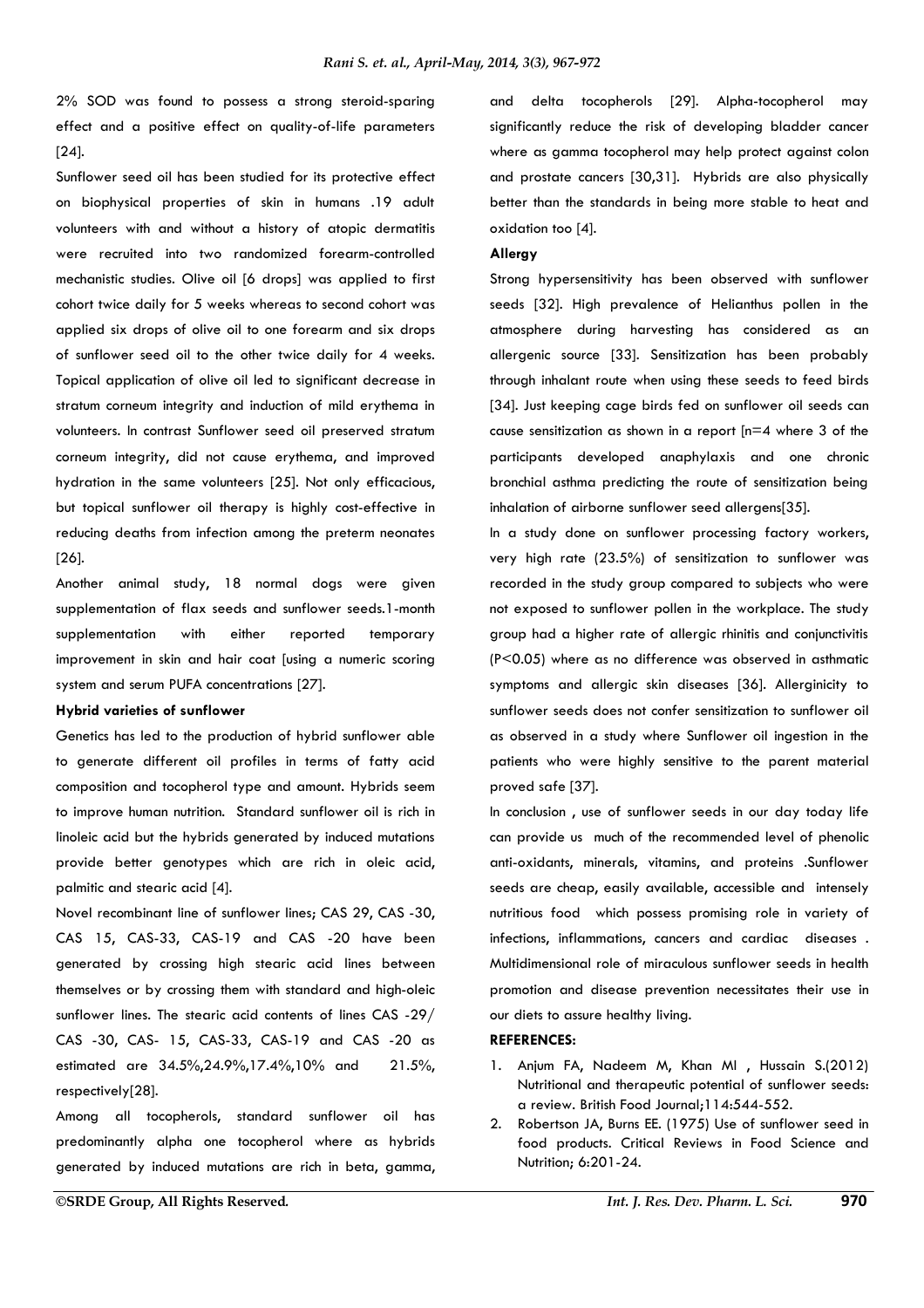- 3. Stefansson BR. (2007) "Oilseed crops", The Canadian Encyclopedia, Historica Foundation, Toronto, available at: www.thecanadianencyclopedia.com
- 4. Skoric D. (2009) Possible uses of sunflower in proper human nutrition. Med Pregl;62:105-10.
- 5. Sunflower seeds nutritional information available at :www.nutritiondata.self.com
- 6. Chowdhury K, Banu LA, Khan S , Latif A. (2007)Studies on the Fatty Acid Composition of Edible Oil. Bangladesh J Sci Ind Res;42(3): 311-316.
- 7. Phillips KM, Ruggio DM, Ashraf-Khorassani M. (2005) Phytosterol composition of nuts and seeds commonly consumed in the United States. J Agric Food Chem ;53(24):9436-45.
- 8. Singh U, Devaraj S, Jialal I. (2005) Vitamin E, oxidative stress, and inflammation. Annu Rev Nutr ;25:151-74.
- 9. Dutta A, Dutta SK. (2003) Vitamin E and its role in the prevention of atherosclerosis and carcinogenesis: a review. J Am Coll Nutr;22(4):258-68.
- 10. Velioglu YS, Mazza G, Gao L , Oomah BD. (1998)Antioxidant Activity and Total Phenolics in Selected Fruits, Vegetables, and Grain Products. J Agric Food Chem; 46: 4113-4117.
- 11. Vogt TM, Ziegler RG, Graubard BI, Swanson CA, Greenberg RS, Schoenberg JB, et al .(2003) Serum selenium and risk of prostate cancer in U.S. blacks and whites. Int J Cancer ; 103(5):664-70.
- 12. The DASH Diet .National Institutes of Health. available at: http://www.nih.gov.
- 13. Darmstadt GL, Badrawi N, Law PA, Ahmed S, Bashir M, Iskander I, et al .(2004) Topically applied sunflower seed oil prevents invasive bacterial infections in preterm infants in Egypt: a randomized, controlled clinical trial. Pediatr Infect Dis J ;23(8):719-25.
- 14. Rodrigues KL, Cardoso CC, Caputo LR, Carvalho JC, Fiorini JE, Schneedorf JM. (2004) Cicatrizing and antimicrobial properties of an ozonised oil from sunflower seeds. Inflammopharmacology;12(3):261-70.
- 15. Menendez S, Falcon L, Simon DR, Landa N .(2002) Efficacy of ozonized sunflower oil in the treatment of tinea pedis. Mycoses;45(8):329-32.
- 16. Sukharevich VM, Shvetsova NN, Prodan SI, Malkov MA .(1977) Use of flour from sunflower oil cake in the biosynthesis of antigungal antibiotics. Antibiotiki;22(4):297-301.
- 17. Odabasoglu F, Halici Z, Cakir A, Halici M, Aygun H, Suleyman H, et al.(2008) Beneficial effects of vegetable oils (corn, olive and sunflower oils) and alpha-tocopherol on anti-inflammatory and gastrointestinal profiles of indomethacin in rats. Eur J Pharmacol;591:300-6.
- 18. Ukiya M, Akihisa T, Yasukawa K, Koike K, Takahashi A, Suzuki T. (2007) Triterpene Glycosides from the Flower Petals of Sunflower (Helianthus annuus) and Their Anti-inflammatory Activity. Nat Prod;70:813-816.
- 19. Awad AB, Chinnam M, Fink CS, Bradford PG. (2007) Beta-Sitosterol activates Fas signaling in human breast cancer cells. Phytomedicine;14(11):747-54.
- 20. Zaineddin AK, Buck K, Vrieling A, Heinz J, Flesch-Janys D, Linseisen J, et al.(2012) . The association between dietary lignans, phytoestrogen-rich foods, and fiber intake and postmenopausal breast cancer risk: a German case-control study. Nutr Cancer;64(5):652-65.
- 21. Kapadia GJ, Azuine MA, Tokuda H, Takasaki M, Mukainaka T, Konoshima T, et al.(2002)Chemopreventive effect of resveratrol, sesamol, sesame oil and sunflower oil in the Epstein-Barr virus early antigen activation assay and the mouse skin two-stage carcinogenesis. Pharmacol Res;45(6):499- 505.
- 22. Lepran I, Szekeres L. (1992)Effect of dietary sunflower seed oil on the severity of reperfusion-induced arrhythmias in anesthetized rats. J Cardiovasc Pharmacol ;19(1):40-4.
- 23. Lopez Perez G, Torres Altamirano M.(2006) Indications for sunflower oil concentrate in the treatment of atopic dermatitis. Rev Alerg Mex;53(6):217-25.
- 24. Eichenfield LF, McCollum A, Msika P. (2009) The benefits of sunflower oleodistillate (SOD) in pediatric dermatology. Pediatr Dermatol;26(6):669-75..
- 25. Danby SG, AlEnezi T, Sultan A, Lavender T, Chittock J, Brown K , et al. (2013) Effect of olive and sunflower seed oil on the adult skin barrier: implications for neonatal skin care. Pediatr Dermatol;30(1):42-50.
- 26. LeFevre A, Shillcutt SD, Saha SK, Ahmed AS, Ahmed S, Chowdhury MA, et al.(2010)Cost-effectiveness of skinbarrier-enhancing emollients among preterm infants in Bangladesh. Bull World Health Organ;88(2):104-12. .
- 27. Rees CA, Bauer JE, Burkholder WJ, Kennis RA, Dunbar BL, Bigley KE.(2001) Effects of dietary flax seed and sunflower seed supplementation on normal canine serum polyunsaturated fatty acids and skin and hair coat condition scores. Vet Dermatol ;12(2):111-7.
- 28. Fernandez-Moya V, Martinez-Force E, Garces R.(2005) Oils from improved high stearic acid sunflower seeds. J Agric Food Chem ;53(13):5326-30.
- 29. Thomas RG, Gebhardt SE. Nuts and seeds as sources of alpha and gamma tocopherols. available :www.ars.usda.gov
- 30. Hernandez LM, Wu X, Lin J, Radcliffe JD.(2004) Intake of vitamin E (2-R isomers of alpha-tocopherol) and gamma-tocopherol in a case-control study and bladder cancer risk. Proc Amer Assoc Cancer Res ; 45:904.
- 31. Jiang Q, Christen S, Shigenaga MK, Ames BN .(2001) γ-tocopherol, the major form of vitamin E in the US diet, deserves more attention. Am J Clin Nutr ;74:714-22.
- 32. Asero R, Mistrello G, Roncarolo D, Amato S. (2004) Airborne allergy to sunflower seed. J Investig Allergol Clin Immunol;14(3):244-6.